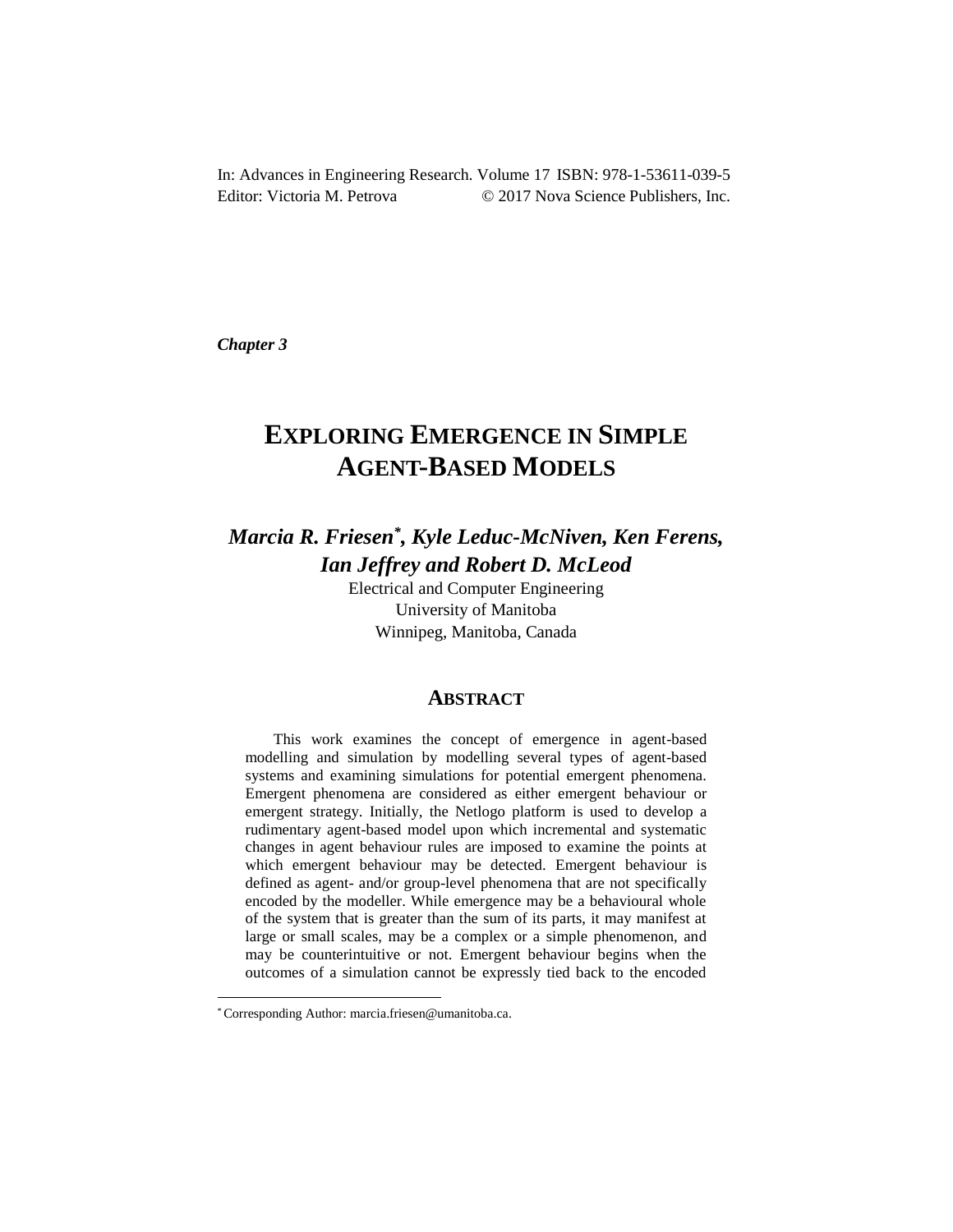individual agent behavioural rules and profiles. In the second part of this work, an in-house platform is used to explore emergent strategy. Emergent strategy is the view that strategy emerges over time as agents' intentions collide with and accommodate a changing reality. Emergent strategy is a set of actions consistent over time, or a realized pattern which was not expressly intended in the original planning of strategy, i.e., a form of learning that emergences from practice.

**Keywords:** emergent behaviour, emergent strategy, netlogo, mobile social gameing

## **INTRODUCTION**

Agent based modelling (ABM) is 'bottom-up' systems modelling from the perspective of constituent parts. Systems are modelled as a collection of agents (in social systems, most often people) imbued with properties: characteristics, behaviours (actions), and interactions that attempt to capture actual properties of individuals. In the most general context, agents are both adaptive and autonomous entities who are able to assess their situation, make decisions, compete or cooperate with one another on the basis of a set of rules, and adapt future behaviours on the basis of past interactions. Agent properties may be conceived by the modeller or may be derived from actual data that reasonably describe agents' behaviours – i.e., their movements and their interactions with other agents [1].

The foundational premise and the conceptual depth of ABM is that simple rules of individual behaviour will aggregate to illuminate complex and/or emergent group-level phenomena *that are not specifically encoded by the modeller;* this is the key characteristic of emergence within an ABM. Emergent behaviour may be counterintuitive or surprising, and may be a simple or complex behavioural whole that is greater than the sum of its parts [1]. In a common example of an ABM, a flock of birds given two simple rules – to act to avoid collisions, and to always steer toward the centre of mass of the flock – generate interesting, undulating or wave-like collective behaviour. However, we do not regard "surprise" as an essential component of emergence [2, 3, 4], if only because experience with emergent systems reduces one's sense of surprise. We do, however, welcome surprise as a substantive aspect of hunting for emergence. Paraphrasing Thomas Edison, we might say that "hunting for emergence is 1 percent inspiration, and 99 percent serendipity", and serendipity usually is accompanied by some form of surprise. Also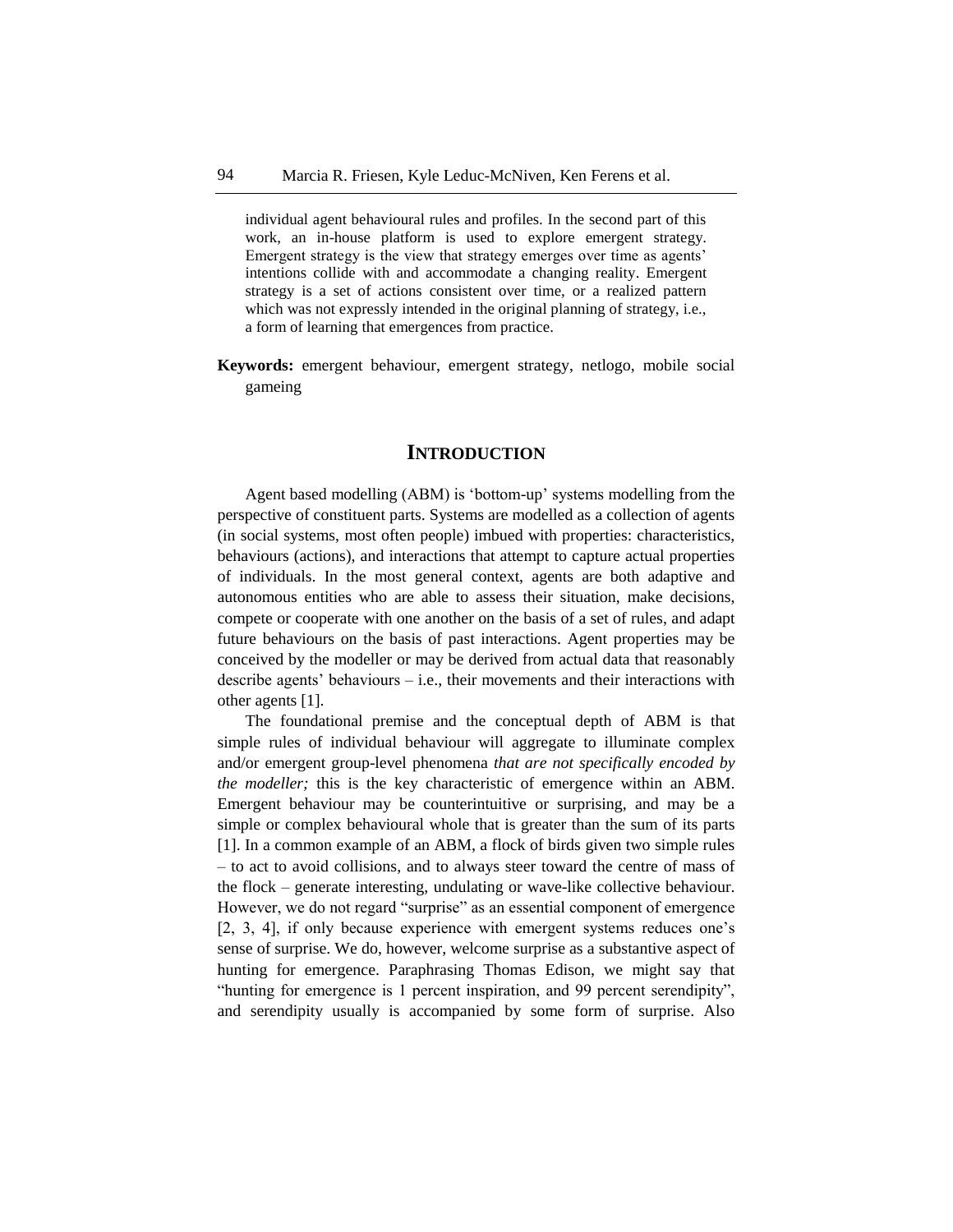quoting from the lyrics of Green Day, "It's something unpredictable, but in the end it's right".

More specifically, although there is no doubt that there are considerable emergent phenomena, it is the modelling of such phenomena which is problematic or at least embryonic. An important distinction is made between modelling phenomena and modelling emergence, in that the phrase 'modelling emergence' is an oxymoron when one adheres to the premise that emergence cannot be explicitly modelled. Modelling phenomena refers to modelling systems which may demonstrate emergence. The ability of system-level outcomes to elude simple prediction based on the known rules that govern agent behaviour is a cornerstone of emergence. It may be *a posteriori*  predictable, but that is sort of cheating.

First, this work examined an agent-based model developed from an existing simple model described by others [5], upon which incremental and systematic changes in agent behaviour rules were imposed. These changes included input conditions, agents' behavioural preferences, and gender of agents, and the extensions were made to examine the points at which emergent phenomena may be detected.

The simple models initially investigated [1, 5, 6] were those where emergent behaviour has been implied. To prevent to discussion from becoming too cumbersome, the models are conceptual, in line with the objective that "the models should be as simple as possible, but no simpler" [7]. In this case, they can be described simply as two types of agents a minimal number of rules of action and interaction between agents.

The prototypical example is the "Heroes and Cowards" game, also called "Friends and Enemies" or "Aggressors and Defenders". This behaviour has been studied for several decades [6] and is simulated here as an agent-based model. From this initial model, the behaviour rules in subsequent models are varied by modestly introducing new agent types and/or new rules of and constraints on behaviour. The most interesting variants included the introduction of simple constraints which removed a degree of randomness, ostensibly expected to make the behaviour more predictable and less likely to display emergence. The objective was to see, even in simple models, whether emergent phenomena appear and what the nature of the emergent phenomena may be.

Second, this work examined strategy as an emergent phenomenon, conceptualized as discovering a winning strategy over time within a game. We would argue that a pattern or strategy of play, which may be learned by an agent (real or simulated) is an example of strategy emergence from a system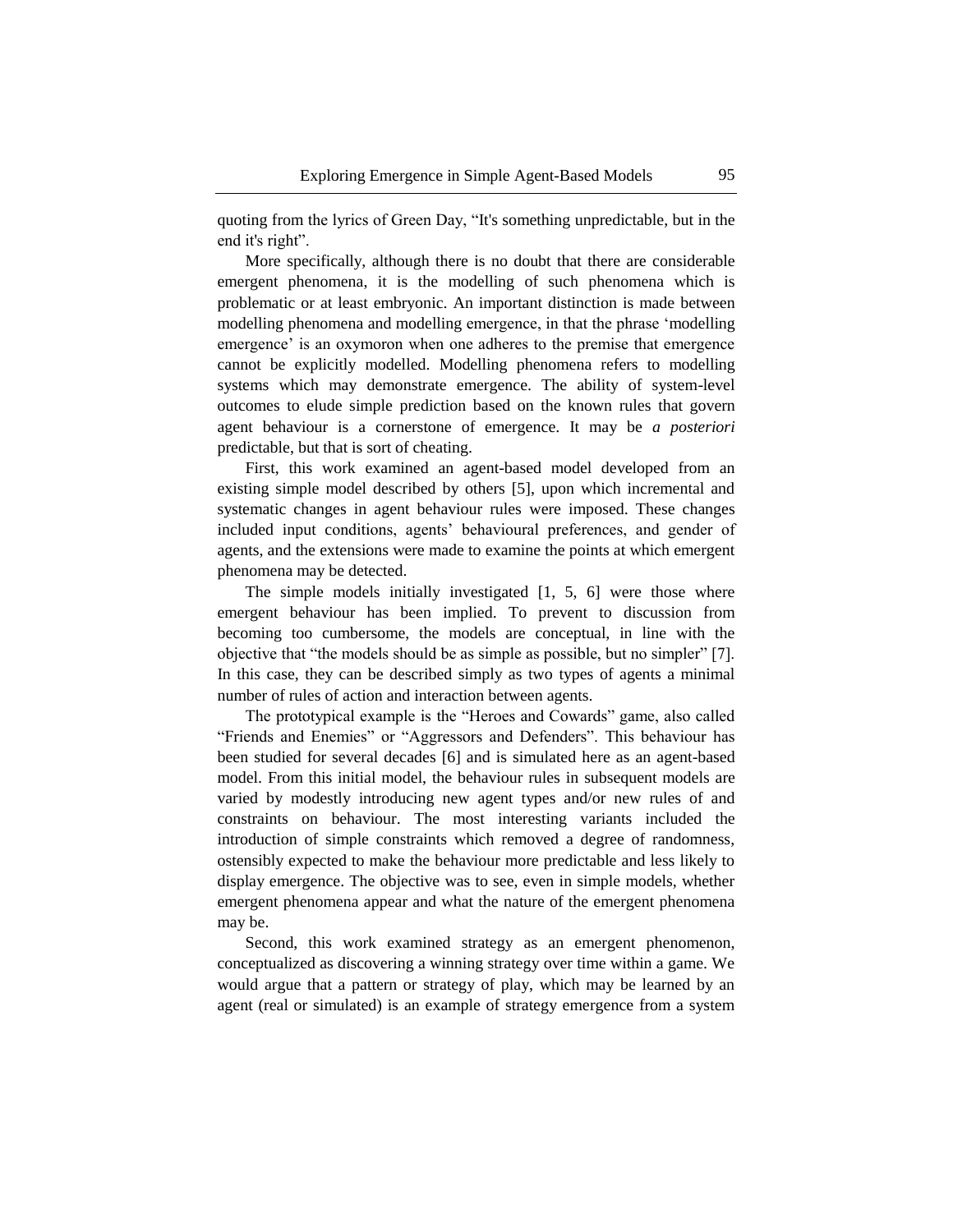where the rules were simple within an apparently stochastic environment. Specifically, we will explore strategy emergence within a mobile game where human and virtual agents interact. The introduction of the human agent prevents one from inadvertently "hard-coding for emergence" which may be the case, had a human not been in the loop.

Examples of emergent phenomena found in nature include many insect organizations, colonies and swarms, birds flocking, and fish schooling. Although these real world systems display emergence, the agent based modelling of a system that may demonstrate emergence is fraught with difficulties, as emergence is inherently esoteric and/or ephemeral - that is, difficult to capture objectively. If one has explicitly coded for emergent behaviour, then it is really *not* emergent, as it is an expected or anticipated result. Emergent phenomena is closely aligned to the expression made somewhat familiar by Jacobellis v. Ohio, 378 U.S. Supreme Court 184 (1964), "I know it when I see it".

## **EMERGENT BEHAVIOUR WITHIN AGENT BASED MODELS**

Phenomena associated with crowd or group behaviours have been extensively investigated. Existing research on crowds explores how individual behaviors are influenced by the characteristics and behaviours of surrounding people, which – in large enough quantities – can be considered crowds, and how crowd formation and behaviour are impacted by the characteristics of individual people in the crowd [8, 9].

We know intuitively that the nature of crowds and experience of being in crowds varies from culture to culture in accordance with varying cultural norms of personal space, interpersonal interaction, and socialization between sexes. Researchers have investigated pedestrian street crossings where individual agent decisions appear to create a filamentary flow (a group phenomenon) within the larger group of individuals. It is a slight extension of one's local information to include the information of a person or persons one attempts to follow when deciding one's path [8]. This is often modelled by an ABM; however, the apparent emergence of filamentary flow is often somewhat predestined by the programmed local decision rules which only make it *appear* that the stream flow is emerging. In fact, a pre-programmed social decision is made by an agent to follow another agent, provided that the opportunity to follow is deemed better than directly moving forward. For example, if one were to model movement in an analogue to ant colony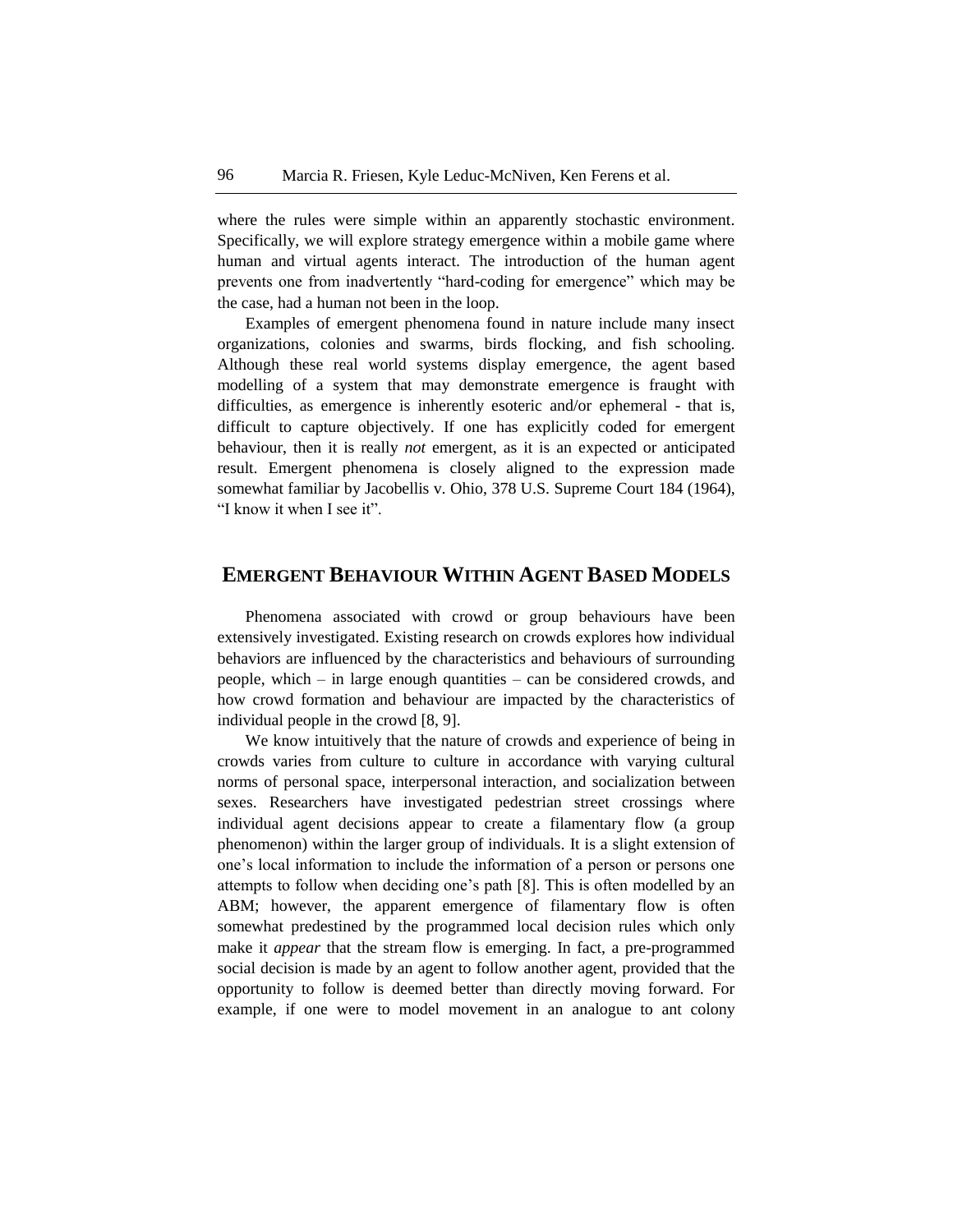behaviour where a pheromone trail was emulated, then one would likely induce filamentary flow. On the other hand, if the program merely limited its agent direction to have the agent take the most direct route to their destination, and always to veer to the right if a head-on collision is imminent, and if a group phenomenon of stream flow were then observed out of these very elementary, agent-bounded rules, then one may be able to say that filamentary flow phenomena "emerged" independent of the simple rules of individual behaviour which did not predispose nor favour filamentary flow.

There are also swarm-based models that generate interesting, if not emergent patterns of behaviour, potentially simulating crowd movements. Ants exhibit milling behaviour, i.e., continual circular motion for extended periods, which eventually kills them [10], whereas fish schooling appears to reduce predation [11]. This self-organized pattern, modelled as agents [12], could be considered as emergent, if not necessarily beneficial.

#### **Party Crowds**

As with the advice to the White Rabbit from the King in Alice in Wonderland, the White Rabbit put on his spectacles and asked, 'Where shall I begin, please your Majesty?' 'Begin at the beginning,' the King said gravely, 'and go on till you come to the end: then stop.' So too, we will start with replicating the more traditional "Friends and Enemies" or "Heroes and Cowards" parlour game, make some observations, add some minor variations, and conclude with the more interesting emergent behaviour, then stop.

First is a simulation of the game where "simple rules of individual behaviour can lead to surprisingly coherent system level results" [13]. The game is stated as a parlour game where all agents in the model are randomly labelled either A or B for a given simulation. The rules of behaviour state that each agent picks two other agents at random. In the first instance, each agent is to move about, always keeping their respective agent B between themselves and their respective agent A (Cowardly behaviour). In a seemingly small and inconsequential change in the rules of behaviour, each agent always attempts to position *themselves* between their respective chosen agents A and B (Brave behaviour).

The behaviours of the agents are illustrated graphically in Figure 1.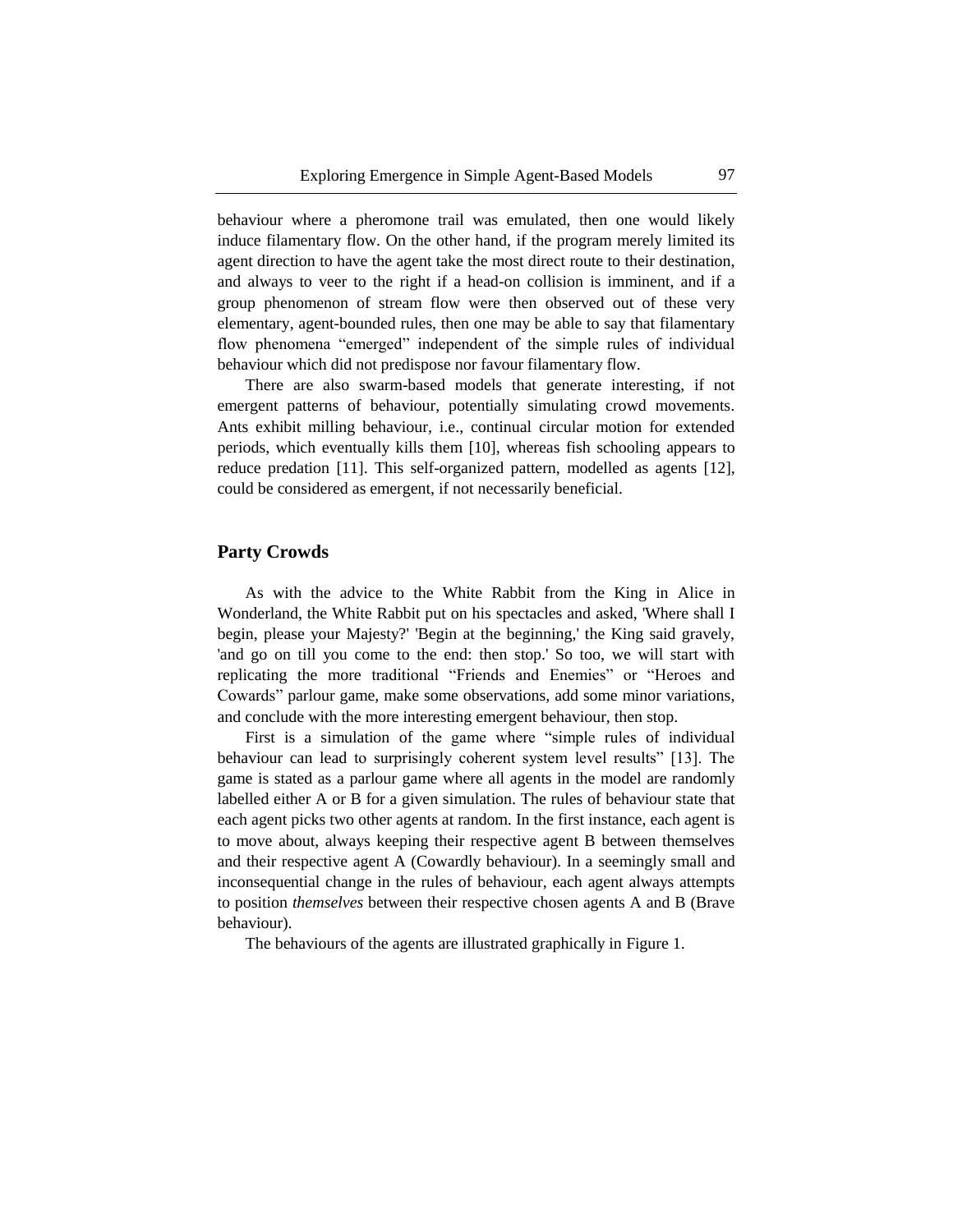

Figure 1. Agent Behaviour. a) Acting Cowardly and b) Acting Bravely.

In the first instance (Cowardly behaviour), the agents (people) mill about in a more or less uniform manner with maximum and equal social distancing, while in the second simulation (Brave behaviour), they immediately tend to cluster. At first, this appears to be a somewhat surprising, unexpected collective behaviour and, by extension, is potentially emergent. However, if the collective outcome is easily predicted from the governing rules for agents (which is arguably the case here), perhaps the agents and their interactions are not sophisticated or diverse enough to trigger a truly emergent phenomenon. It was also noticed in the simulation in [1] that the agents have the ability to teleport across the room as a way to model a wrap-around world; however, that makes the simulation highly unrealistic as a parlor game and makes model-matching with the real world difficult. This feature highlights the impact of the model's boundary conditions: a world that either wraps around in the horizontal or vertical direction has significant impact on how the simulation evolves.

Subsequently, we adapted an ABM version of the above-referenced "Friends and Enemies" parlour game by U. Welinski within Netlogo [14]. Netlogo is an ABM framework (https://ccl.northwestern.edu/netlogo/) that is freely available with low threshold programming requirements, making it ideal to explore interesting ABM phenomena and to potentially witness emergent behaviour. The potential of Netlogo is succinctly expressed in the paradigm of Wolfram's experimental mathematics that includes the use of computation for (1) gaining insight and intuition; (2) discovering new patterns and relationships; and (3) using graphical displays to suggest underlying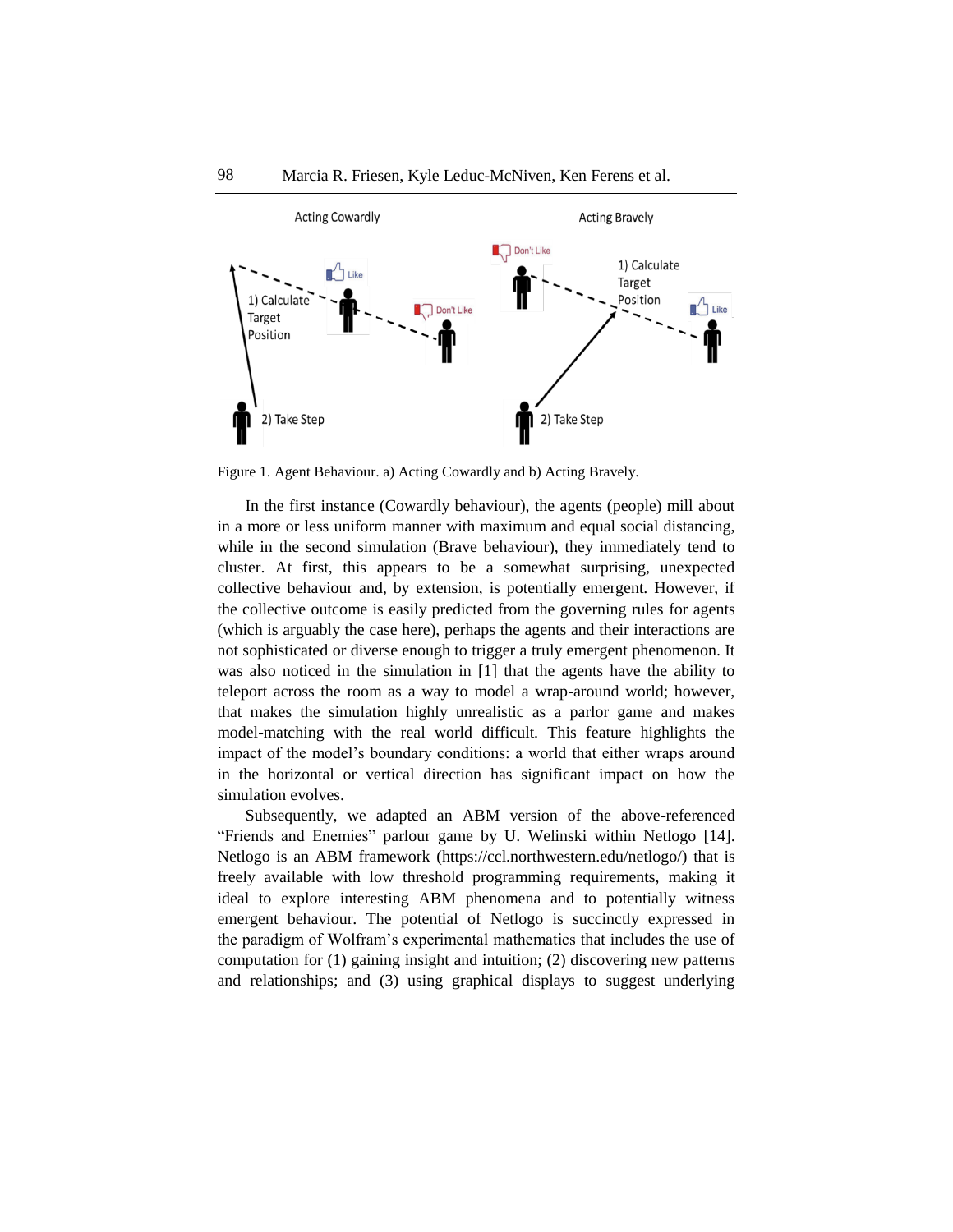mathematical principles, etc. among others [15]. These notions are ideally suited to ABMs.

The parlour game in Netlogo is called "Heroes and Cowards" and can be found in the Netlogo library under the IABM Chapter 2 folder which accompanies the Netlogo installation. The game is also discussed in the accompanying book by Wilenski [5] (chapter 2). Simple modifications and a bug fix as suggested by U. Welinsky were undertaken when the model was initially explored.

There are a number of variations that a person can implement to reproduce the results of Bonabeau's parlour game, at least "on the face of it". The most interesting of the new variations introduced was ordering of agents (people) as they arrive at the party. In this modification, rather than randomly selecting "Friends" and "Enemies", the order of arrival was used to set "Friends" and "Enemies". This was viewed as constraining the system by slightly reducing the degree of stochastic or random processing. As an aside, in other types of problems such as in integrated circuit placement and routing problems (NPC problems), the problem becomes easier when the I/O assignments are removed. Here constraints are introduced which resulted in significantly more interesting and arguably less predictable behaviour, as will be demonstrated.

One can also remove the agent teleportation ability (which effectively precludes a wrap-around world and is by default very easy to do in Netlogo) and assign additional properties to the agents (for example, assign gender to each agent and create rules for the selection of agents A and B based on gender (same, opposite, one of each, etc.). Although this only adds one more level of specificity, it may be just enough to elude simple prediction, which arguably is a cornerstone of emergence.

#### *Scenario 1: Gender-Modified ABM*

In the first instance, gender extensions to Bonabeau and Welinski's models of "Heroes and Cowards" were made. In a modified genderized version of the ABM, two modes were supported: an agent could select two other agents either at random or an agent could select the other agent(s) based on similar gender.

Figure 2 illustrates the outcomes of a gendered modification of the ABM, with Figure 2a as the initial conditions. In Figure 2b, the agents select their A and B agents at random and the agents attempt to position themselves between the agents they have selected (Brave behaviour). In Figure 2c, the agents select their A and B agents from the same gender and again attempt to position themselves between the agents they have selected (Brave behaviour)). The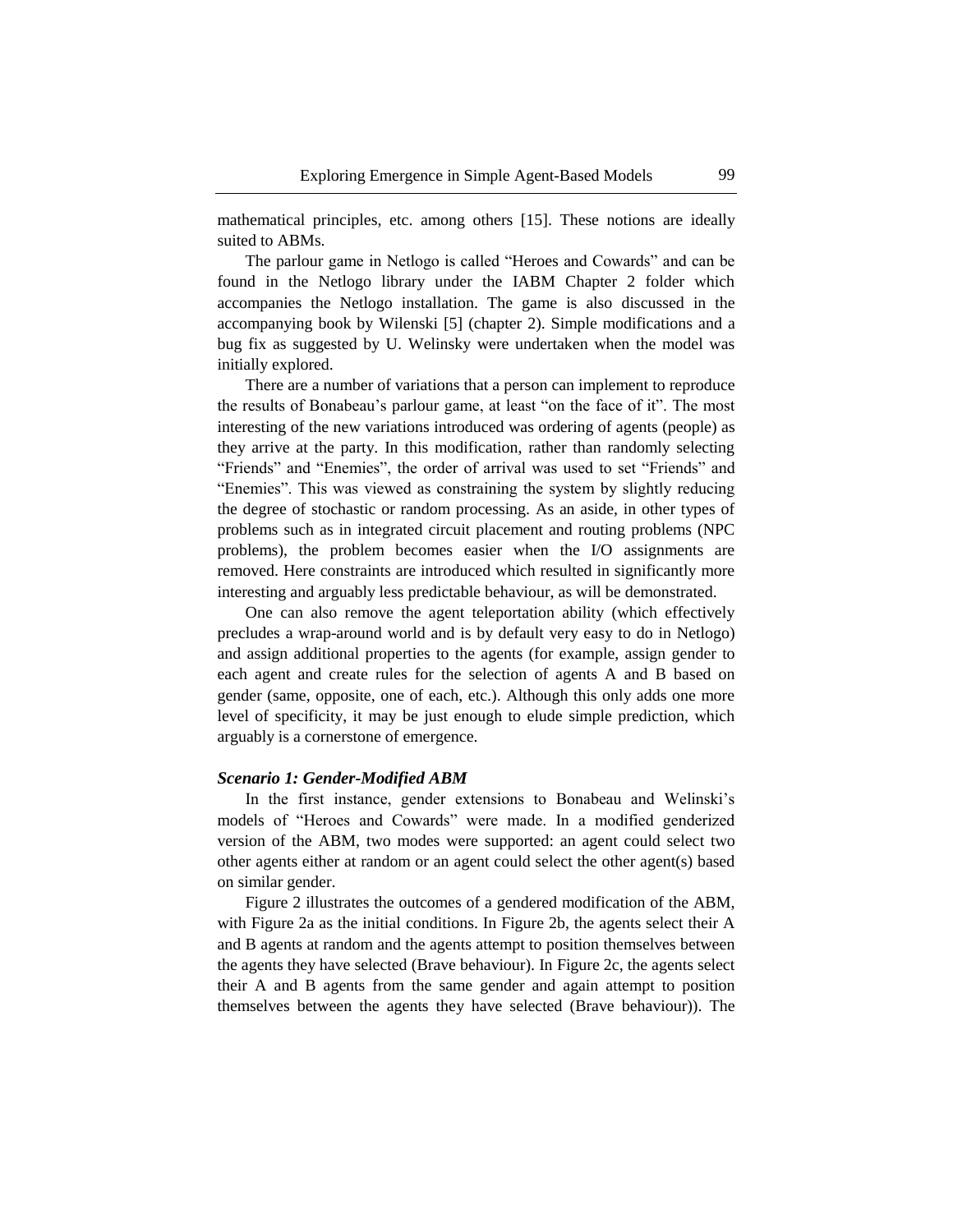simulation of Figure 2c demonstrates the following stylized properties of social systems, without having designed them into the underlying model assumptions:

- Brave individuals with arbitrary friend/enemy genders tend to aggregate.
- Brave individuals with the same friend/enemy genders tend to aggregate or cluster by gender (at least, they do so in a wrap-around world).



Figure 2. Gender-modifed ABM with a) Initial party-goer locations b) Homogeneous cluster and c) Segregated clusters.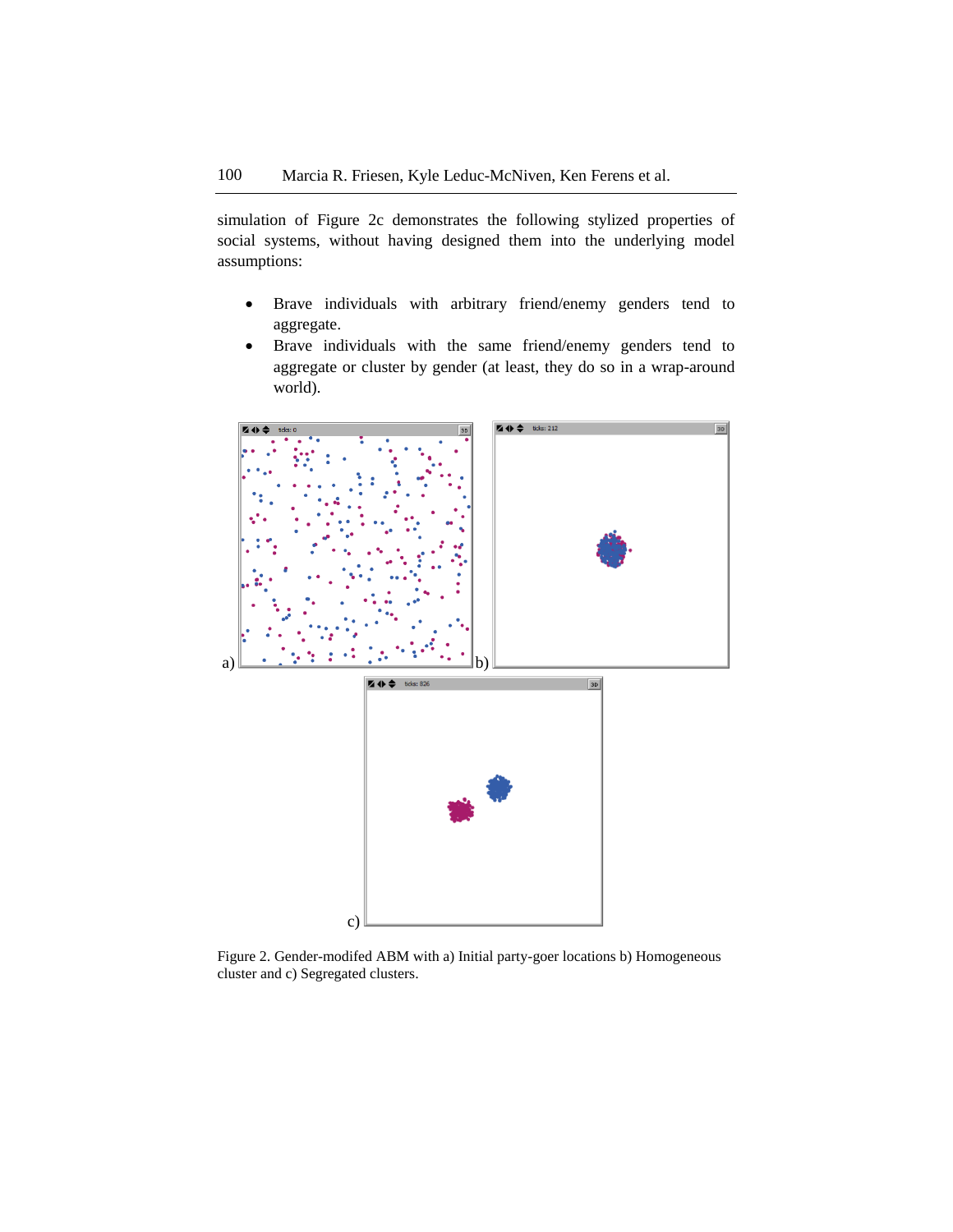As with everything, there are caveats. The segregation of genders is less distinct or non-existent in the non-wrap-around world and also becomes less apparent as the population of agents increases, for reasons which are somewhat self-evident (centre of mass argument).

It should be noted that the observed segregation of party goers, albeit a natural phenomenon at real parties, is a consequence of initial conditions of the random placement of agents. It is also a consequence of wrap-around boundary conditions. Without the wrap-around boundary conditions, the simulation returns to that of aggregation.

#### *Scenario 2: Non-Wraparound Worlds and Visual Insights*

Figure 3 illustrates the parlour game in a world that does not wrap around and where the agent acts cowardly and attempts to position itself such that its selected agent B is always between itself and its selected agent A. This does not result in "everyone in the room will mill about in a seemingly random fashion", as expected in [1], but rather something that is possibly unexpected: the agents systematically occupy the perimeter of the room. The expected milling about only occurs when the world wraps-around.



Figure 3. Potential emergent behaviour.

Arguably, Figures 2c and 3 potentially illustrate some form of emergence. The clusters formed are neither obvious nor predictable from the rules governing agent behaviour, and the occupancy of agents along the perimeter is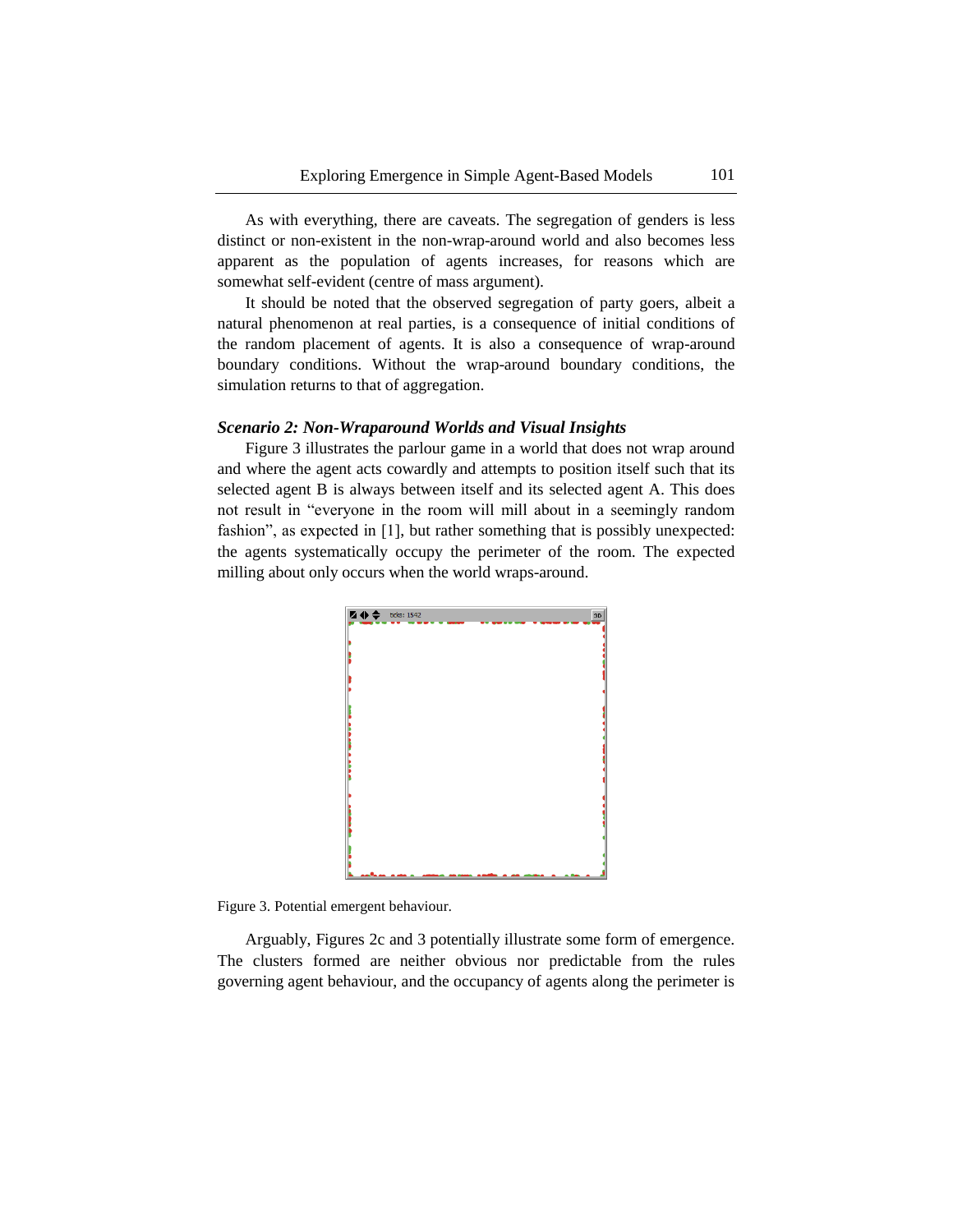not as anticipated, given that one was expecting a more uniform movement pattern.

More interesting and somewhat unexpected is the situation when links between friends and enemies are displayed as shown in Figure 4. Links are very easily created and displayed in Netlogo. In Figure 4, the red links are between enemies with the blue links between friends.



Figure 4. Potentially interesting or unexpected result. a) Initial conditions and b) Final result.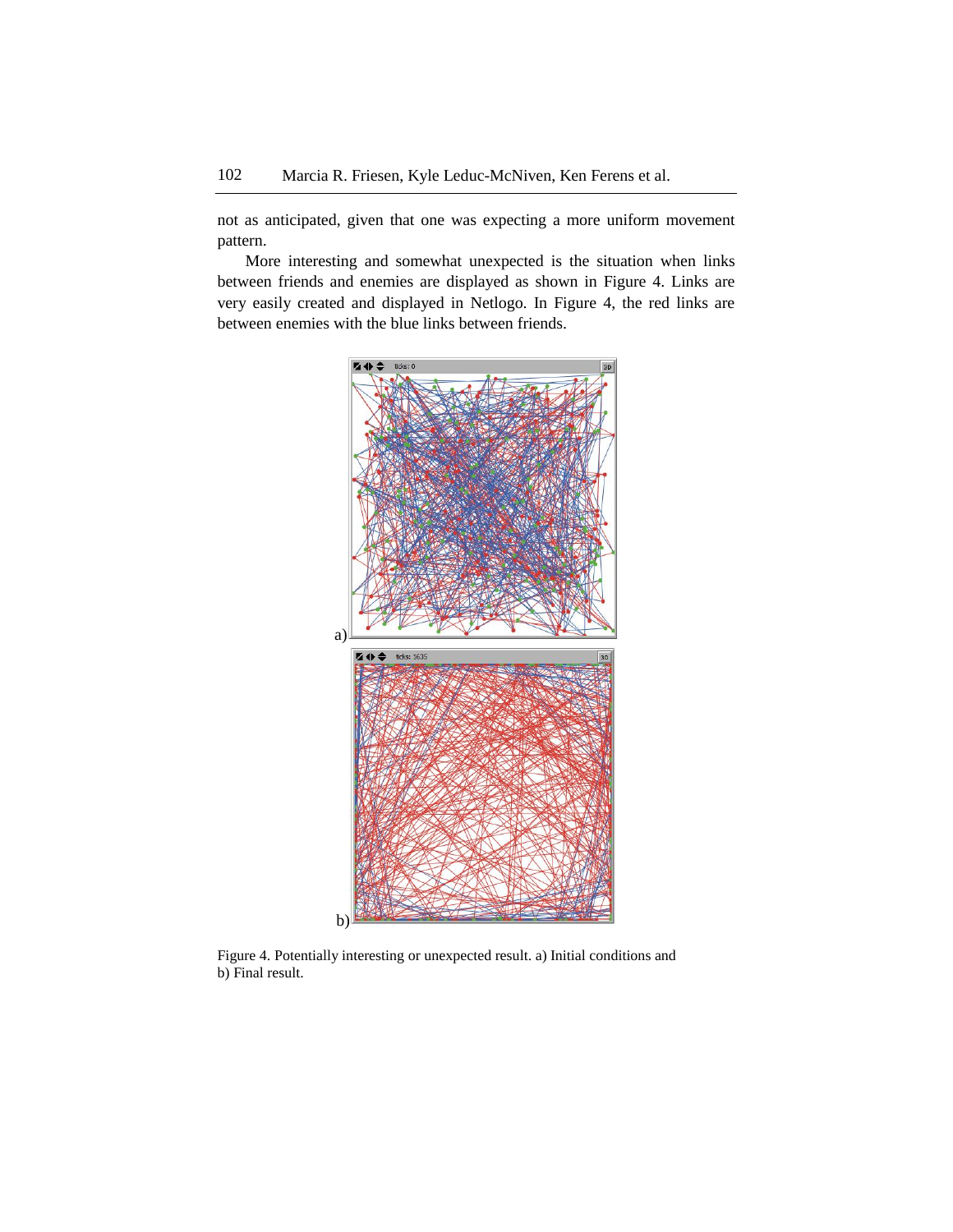Perhaps it is not surprising that the links with enemies are the ones that eventually traverse the room, illustrating that enemies tend to socially distance themselves from one another while attempting to keep friends close. In a bit of humour, this is somewhat opposite to the advice of "Michael Corleone" in The Godfather Part II (1974), written by Mario Puzo and Francis Ford Coppola: "My father taught me many things here — he taught me in this room. He taught me — keep your friends close but your enemies closer" [16]. This behaviour was noticeable as a consequence of being able to use a graphical display to explore underlying mathematical principles.

These extensions demonstrated within the "Heroes and Cowards" party game associated with assigning gender to agents and/or allowing the world to wrap-around or not is no doubt interesting. Notwithstanding, there is still some gas in the tank when it comes to exploring this simple parlour game further, and as such, we return to the King's directive.

#### *Scenario 3: Ordering of Agents upon Arrival*

In this scenario, agents (people) are assigned enemies and friends as they enter the parlour, based on their order of arrival. Agent i, will have agent i+1 (the next to arrive) as a friend, and will have agent i-1 (the agent who arrived just prior) as an enemy. This is clearly a high degree of ordering, denoted LinearWrap (Scenario 3a) since the enemy of agent i would be i-1 mod (number of agents in the simulation) and the friend of agent i would be i+1 mod (number of agents in the simulation) (Figure 5a). In a more technical parlance, this configuration is akin to a bidirectional circular buffer.

In a variation of Scenario 3, the same friend and enemy relationships are enforced but without wrapping the connection at the first and last to arrive. While still highly ordered, this is denoted LinearNoWrap (Scenario 3b), as the enemy of agent 0 would be agent 0's own enemy and the friend of the last agent to arrive would be their own friend as shown in Figure 5b). This configuration is akin to a traditional queue.

The degree of randomness in the simulation is reduced due to both being ordered, as well as ensuring that each agent has a unique friend and a unique enemy, which would not be the case if friends and enemies were selected at random with replacement.

In response to the question of emergence - whether group dynamics can be anticipated once one is familiar with the agent rules of behaviour – the answer posited here is 'no', in that surprising and interesting patterns emerge. In our estimation, the patterns and collective behavior that emerge are as least as interesting as those associated with Wolfram's cellular automata and/or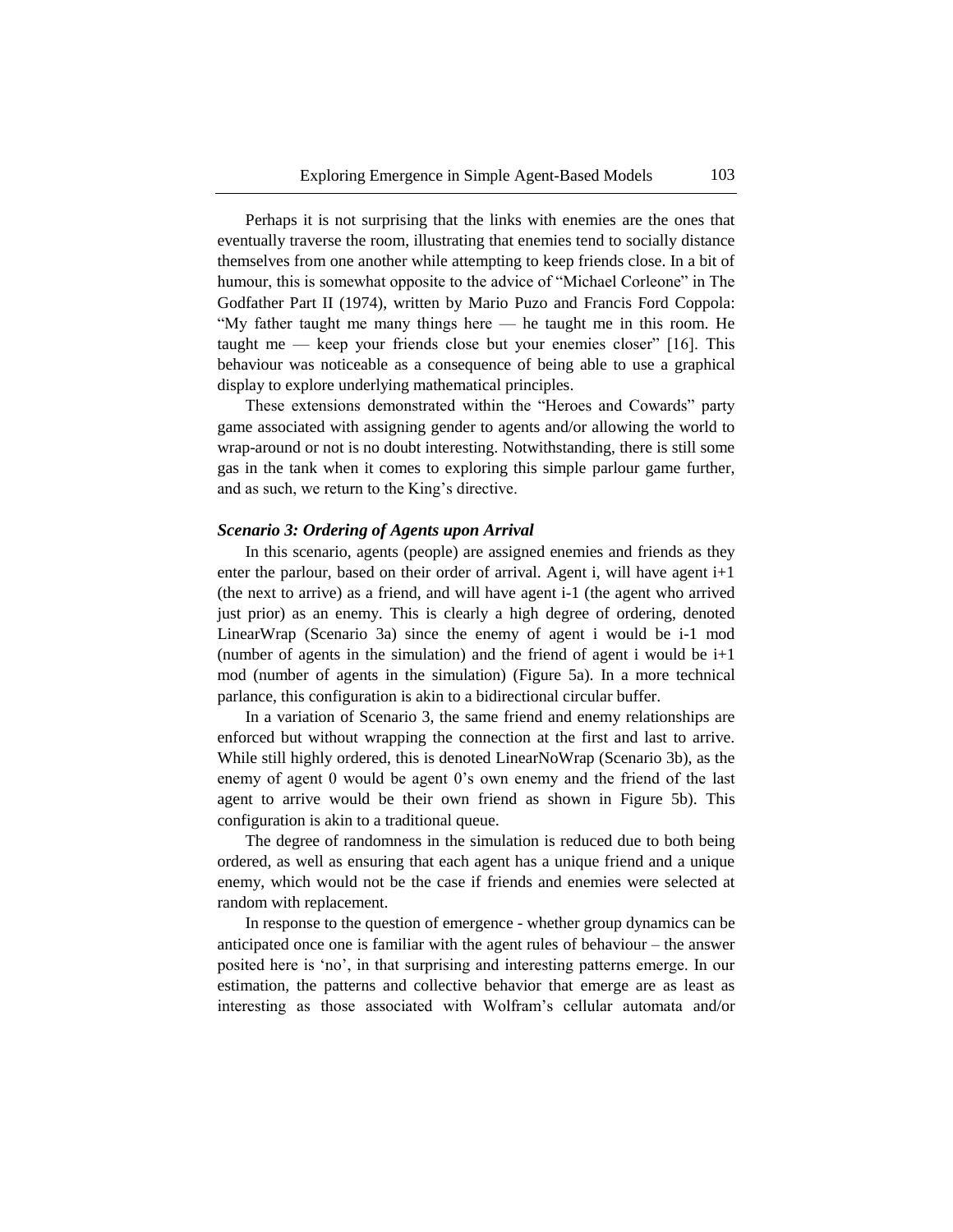Conway's game of life [17]. However, we are not conjecturing that these simple parlour game patterns are universal computational machines, but rather that they illustrate convincingly "on the face of it" emergence, if nothing else.

Simulating Scenarios 3a and 3b leads to the most interesting patterns in our progression through rudimentary ABMs with variations, as illustrated in Figures 6 and 7, respectively. It should be qualified as being *potentially* more interesting, as emergence is often in the eye of the beholder. Figure 6 illustrates Scenario 3a as a progression from initial conditions to knot like patterns followed by disentanglement into a closed loop (a bit like visualizing knots in topology, without the headache). Figure 7 illustrates Scenario 3b as a progression from initial conditions to knot-like patterns, followed by disentanglement into a string.



Figure 5. a) LinearWrap, 5b) LinearNoWrap.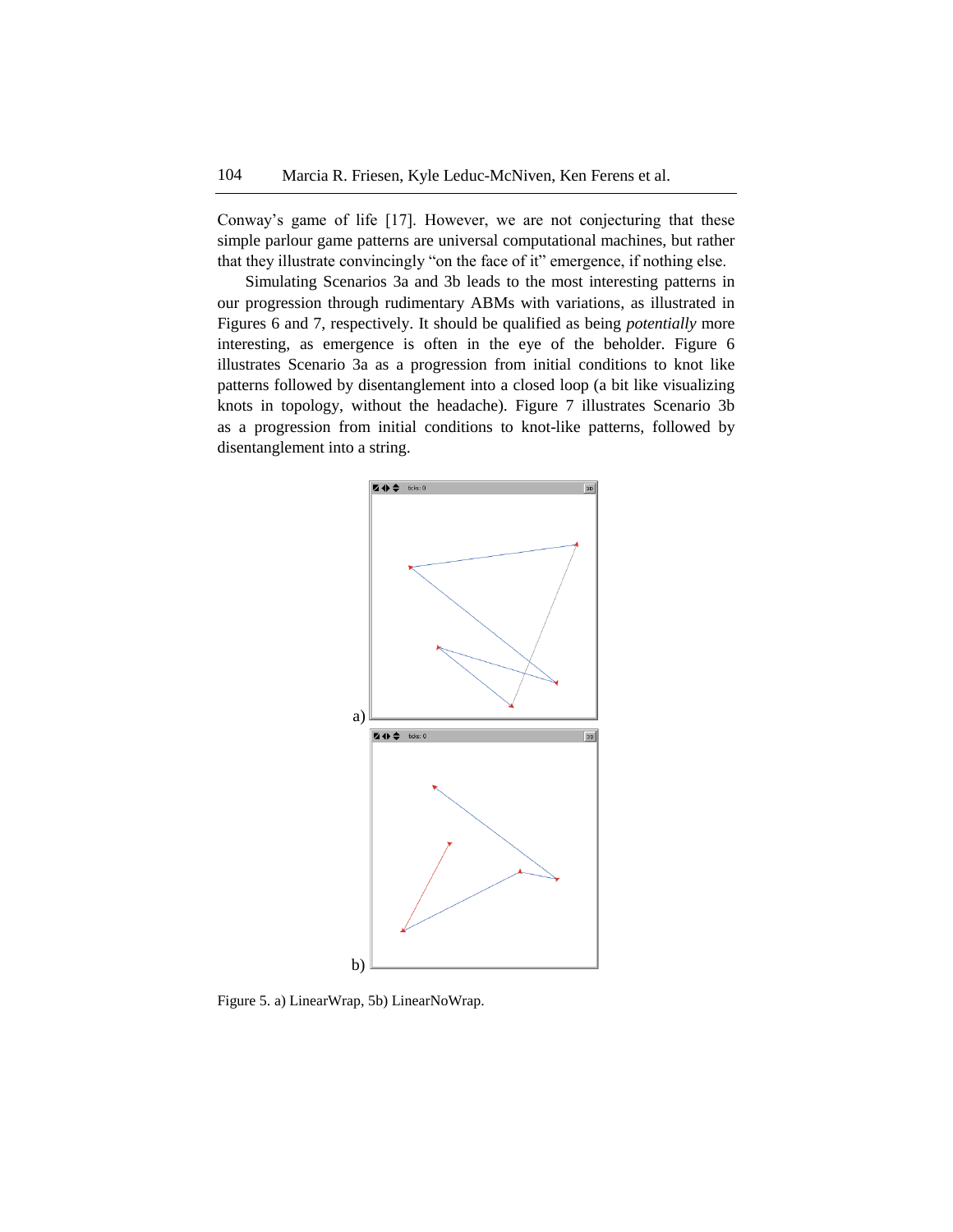

Figure 6. Evolution of scenario 3(a): LinearWrap (Figure 5a).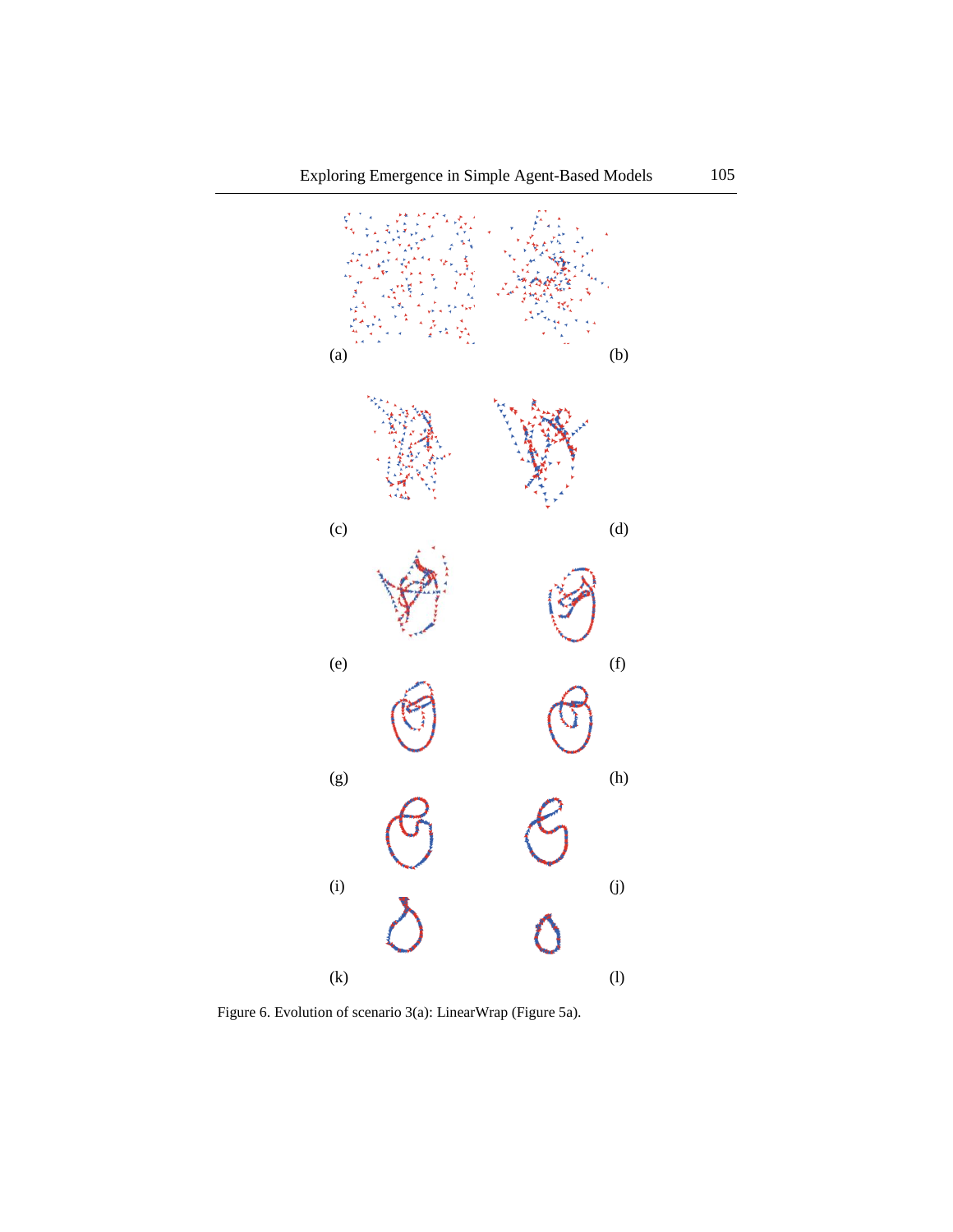It should be noted that for visualization purposes, the agent shape has been changed to their Netlogo default arrow shape.

These patterns are quite amusing to watch in real time as they traverse and dart about the screen, not unlike partiers at parties forming a conga line (also a form of emergence in real social systems and notably amusing to watch and/or participate in).



Figure 7. (Continued)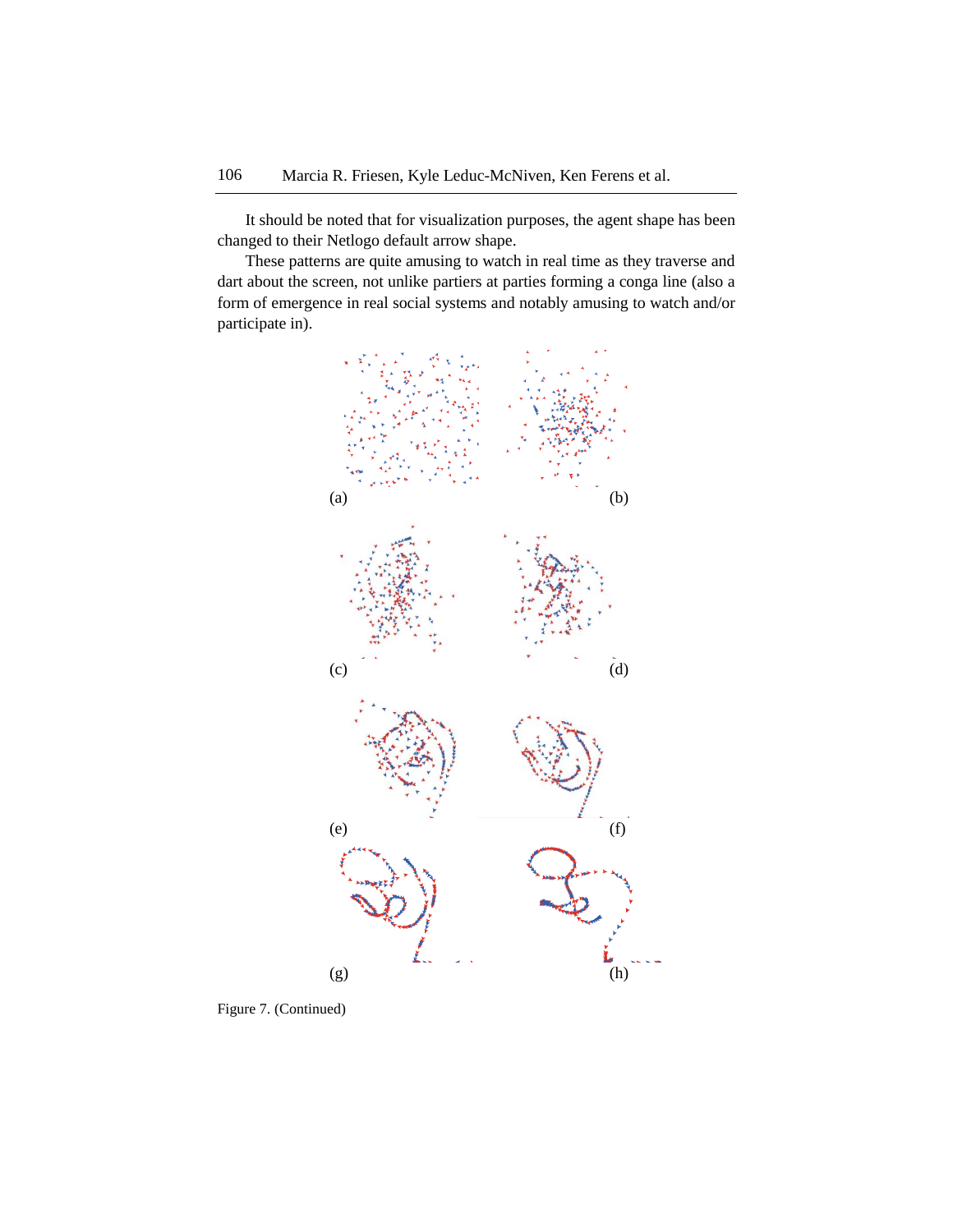

Figure 7. Evolution of scenario 3(b): LinearNoWrap (Figure 5b).

A further modification is that the partygoers are a mixed group of those who act bravely as well as cowardly, rather than the whole population of agents acting in one way or the other. This change enhances the visual appeal and is not necessary to generate these patterns. The macroscopic behaviour is similar to that when the partygoers are all of one type but not quite as interesting. For example, when everyone acts bravely, the agents tend to aggregate a bit sooner than when mixed. The mixed strategy was introduced by Welinski in Chapter 2 of [5].

Another parameter that was added here was a degree of crowd avoidance. In general, the agents in Netlogo can occupy the same space, so a mild form of collision avoidance was introduced. At present the agent will move directly towards the target unless the number of agents within a cone view of 60 degrees and less than 30 steps range is greater than 10% of the party-goers. If the 10% threshold is exceeded, the agent will simply move in a random direction. This simple form of collision avoidance is easily introduced as a behaviour within Netlogo.

We have made our simple extensions to the "Heroes and Cowards" model available in the Netlogo Model Commons [18]. The visualizations are viewable on YouTube [19].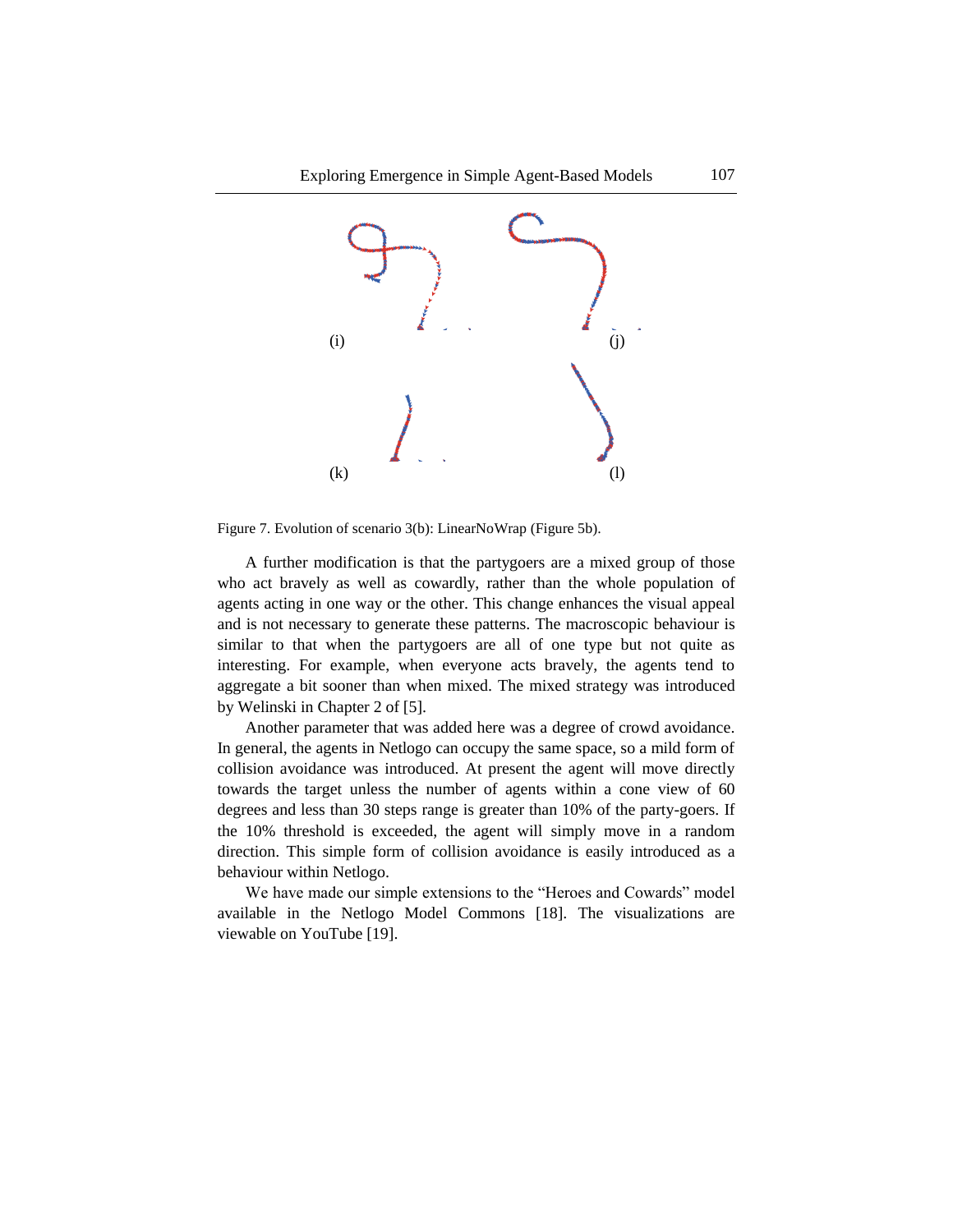## **EMERGENT STRATEGIES**

In examining potential emergent strategy, our discussion will focus on developing or discovering a winning strategy over time. Specifically, we will explore strategy emergence within a mobile social game within a human and virtual agent environment as discussed in Chapter 8 of [5]. We argue that this pattern (strategy), which may be learned by an agent, human or simulated, and which may not even able to be described completely, is an example of an emergent strategy. As with more traditional spatial-temporal ABMs examined in the proceeding section, strategy emergence would have to develop from a system where the rules were simple within an apparently stochastic environment. This latter discussion resonates with emergent strategy examined within organizational behaviour (e.g., [20]).

We have developed a mobile social game for the purpose of teasing out potential strategy learning. The game is a simple variation or modified version of the card game War, played on a mobile device. The mobile game variant is played with only five cards dealt face-up from a deck of 52, and as such, each player knows only the value of their own cards. The cards can be played in any order, high card wins for each round, and a game (playing your 5 cards) would typically last 20 seconds. As a prototype configuration for exploring emergent strategy, a human player plays against a bot. While an obvious scoring system would be to award a single point for each round, our version employs a weighted scoring system, recognizing that a narrow victory is more satisfying than a blowout. Hence there is now an opportunity for a player to learn a winning strategy over time.

At this time, the game is loosely considered an ABM consisting of autonomous agents (humans) and agent bots. However, there is presently no opportunity built-in to collaborate or collude in beating the bots, although there are opportunities for learning or adaptation (both human and machine). A competitive game was the simplest setting we could envision to explore the relatively new concept of (modelling) toward observing an emerging strategy.

The game is played in an iterative fashion, and the bot maintains one of several pre-set strategies throughout the entire set of iterations. The strategies are purposely not revealed here. Five rounds complete one game, and the number of games (iterations) has been set at 100. This number allows for significance in inferring whether the human player evolved a winning strategy over time vs. winning by chance. The game has some features in common with other competitive games, although it has been designed to be of short duration in an iterative fashion.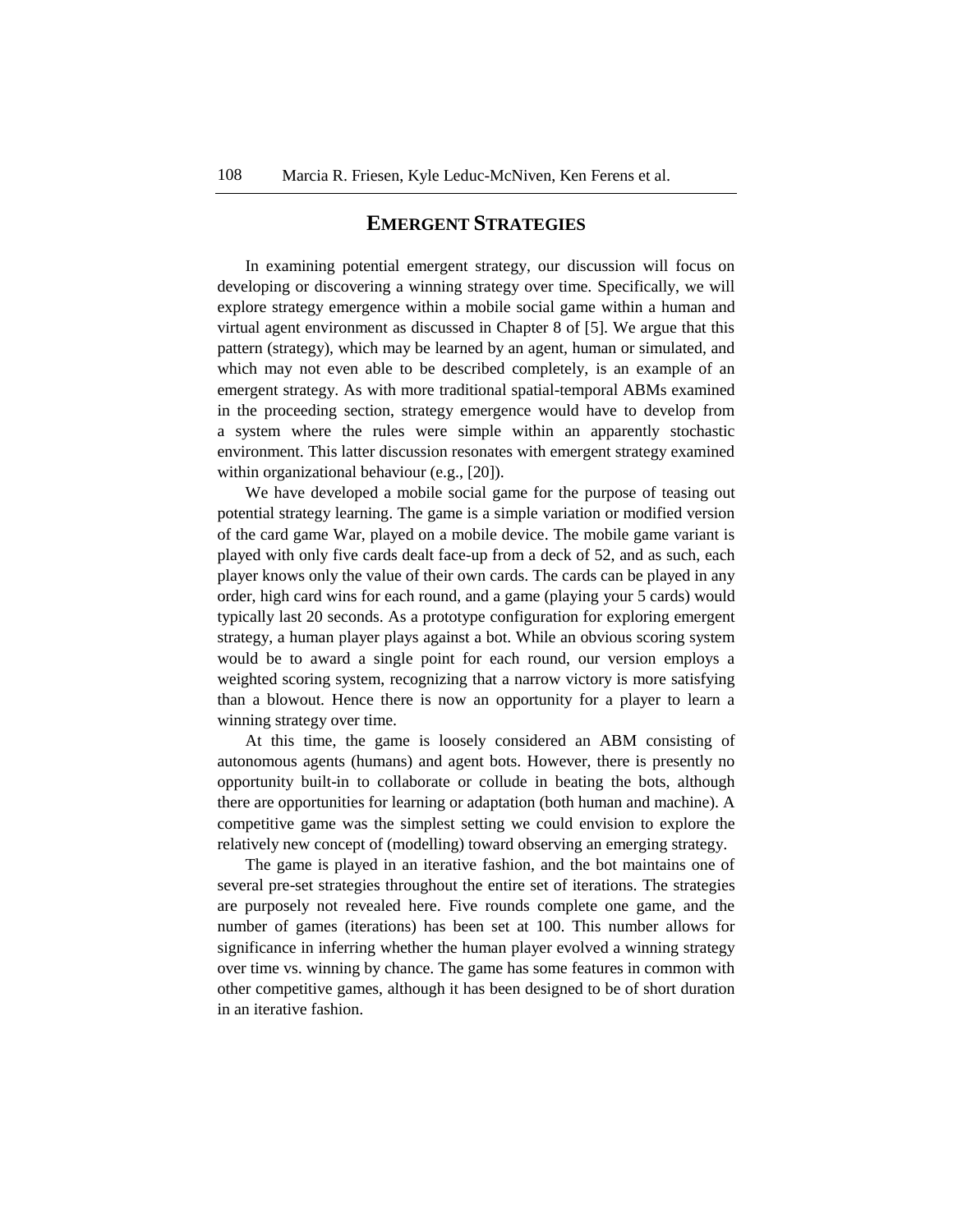Presently, the game consists of levels, for which the bot plays a strategy for each level without variation in strategy while at that level. After 100 iterations the player may level up if they have learned a winning strategy. Here the agents are both players and bots. Feedback is immediate: the result of each game is scored with tie games ignored. At the end of 100 iterations or games, the strategy of overall play is presented to the player as a distribution associated with play, provided the player discovered or evolved a winning strategy. Although the cards are dealt from a deck of 52, they are ranked for each game as 1 (lowest) through 5 (highest) for strategy presentation purposes.

A winning strategy by the human player was defined as consistent play tending to 2 standard deviations above random play, with random play having a 50/50 probability of winning. This provides a P-value of less than 0.05 and would be considered significant as opposed to winning by chance. Effectively, the result would imply a 2.8% chance of winning by luck alone and would lend evidence to an emergent strategy having developed over the 100 iterations. It is possible to win by luck, but it is also highly unlikely [21].

Figure 8 displays a login and welcome screen. A subsequent screen explains the basic features and rules of the game, including disclosure that one is playing against a bot and that the bot is using one strategy consistently for 100 iterations of play for each level.

Figure 9 illustrates an initial set-up for a round and an example of play. The human player's cards are face up while the bots are face down. In Figure 9, the human player played a Queen while the bot played a 2. As this was a lopsided win, the points awarded are calculated as  $13-(Value(Queen) -$ FaceValue(2 Hearts)). This is a heuristic introduced to reflect a minimal number of points for a lopsided victory.



Figure 8. Login and welcome screen.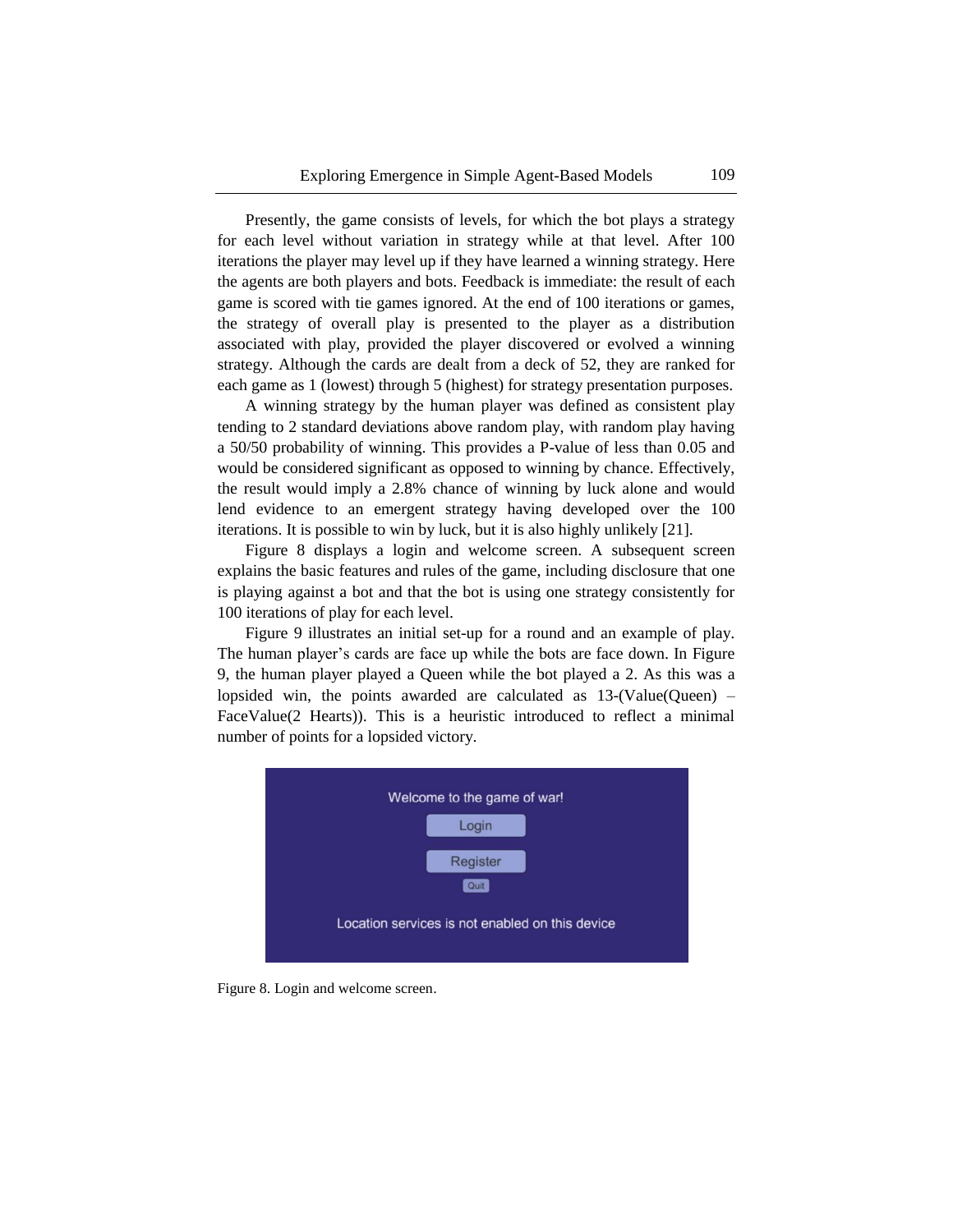Figure 10 represents strategies that evolved or had been learned to beat the bot's strategy. This histogram represents the order in which the cards were played on average over 100 hands. For the first strategy, the player was more likely to lead with a low card followed by higher valued cards and ending with mid-range cards. This particular strategy was learned by (RDM) after 200 iterations. A winning strategy was not considered learned after 100 iterations, and hence a second round of 100 was played before levelling up (ties are ignored). For the second strategy, the player was more likely to lead with a mid-level card followed by higher valued cards and ending with low value cards. This particular strategy was learned by (RDM) after the next 100 iterations after levelling up. Figure 11 displays the records at this point in time as well as upon levelling up a second time.



Figure 9. An example of an initial set-up for an iteration of play and an example of play.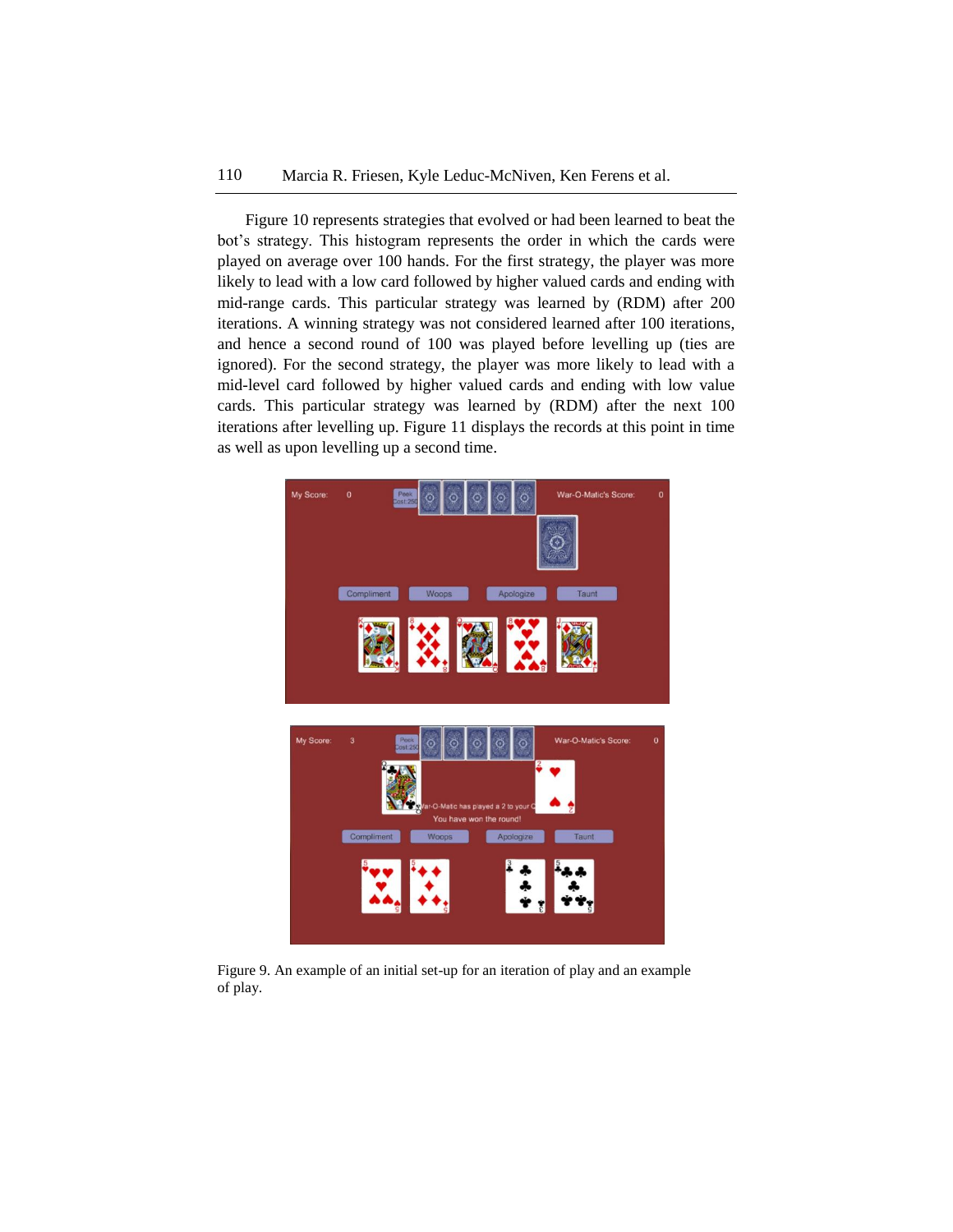

Figure 10. An example the strategy evolved (learned) to beat the bot (level 1 and level 2).

Figure 12 illustrates the results from beating the final strategy level.

Table 1 presents some limited attempts at beating the bot and learning a winning strategy. Of those listed below, Kevin, Farnaz and Fernando most efficiently learnt winning strategies against the bot. One person continued play to level 4 where a randomly selected strategy from level 1, 2 or 3 was selected by the bot (unfortunately they did not report intermediate scores).

At this time, the game is loosely considered an ABM. It is closely aligned to an ABM that relies on data input from humans, sensors, as well as potentially bots, and at times referred to as a participatory ABM [22, 23]. As mentioned, our ABM framework consists of autonomous agents (humans) and agent bots and at this time there is no opportunity for agents to collaborate or collude in beating the bots. Agent interaction is limited to one human agent and one bot agent, regardless of how many may be playing against bots. Yet, as one plays, one does get a feeling of developing a strategy, particularly as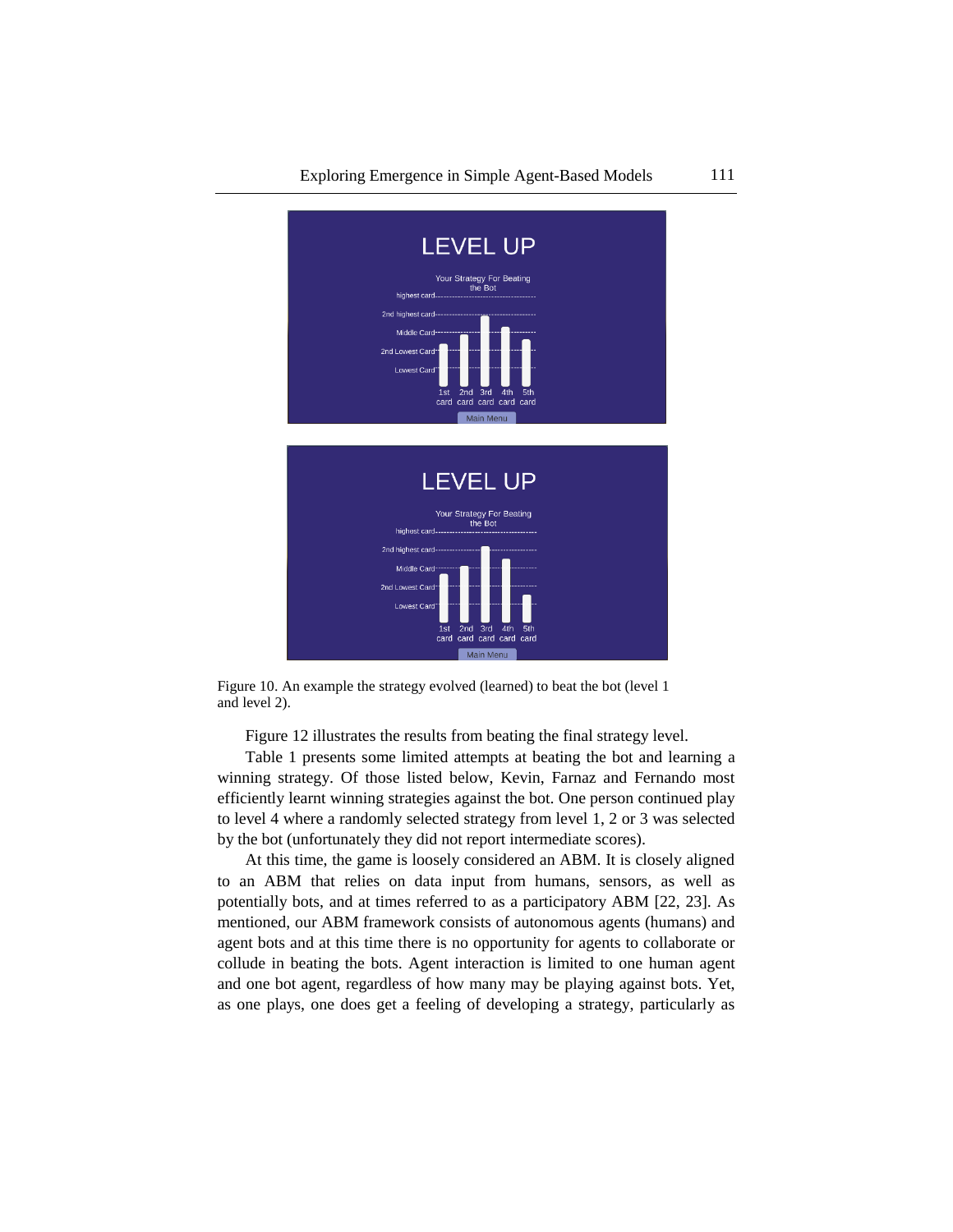one starts accumulating wins. The opportunity to recognize a pattern and exploit it is present.



Figure 11. A cumulative record illustrating a strategy was learned significantly above beating the bot by pure chance (level 1 and level 2).



Figure 12. A cumulative record illustrating a strategy was learned significantly above beating the bot by pure chance (final level 3).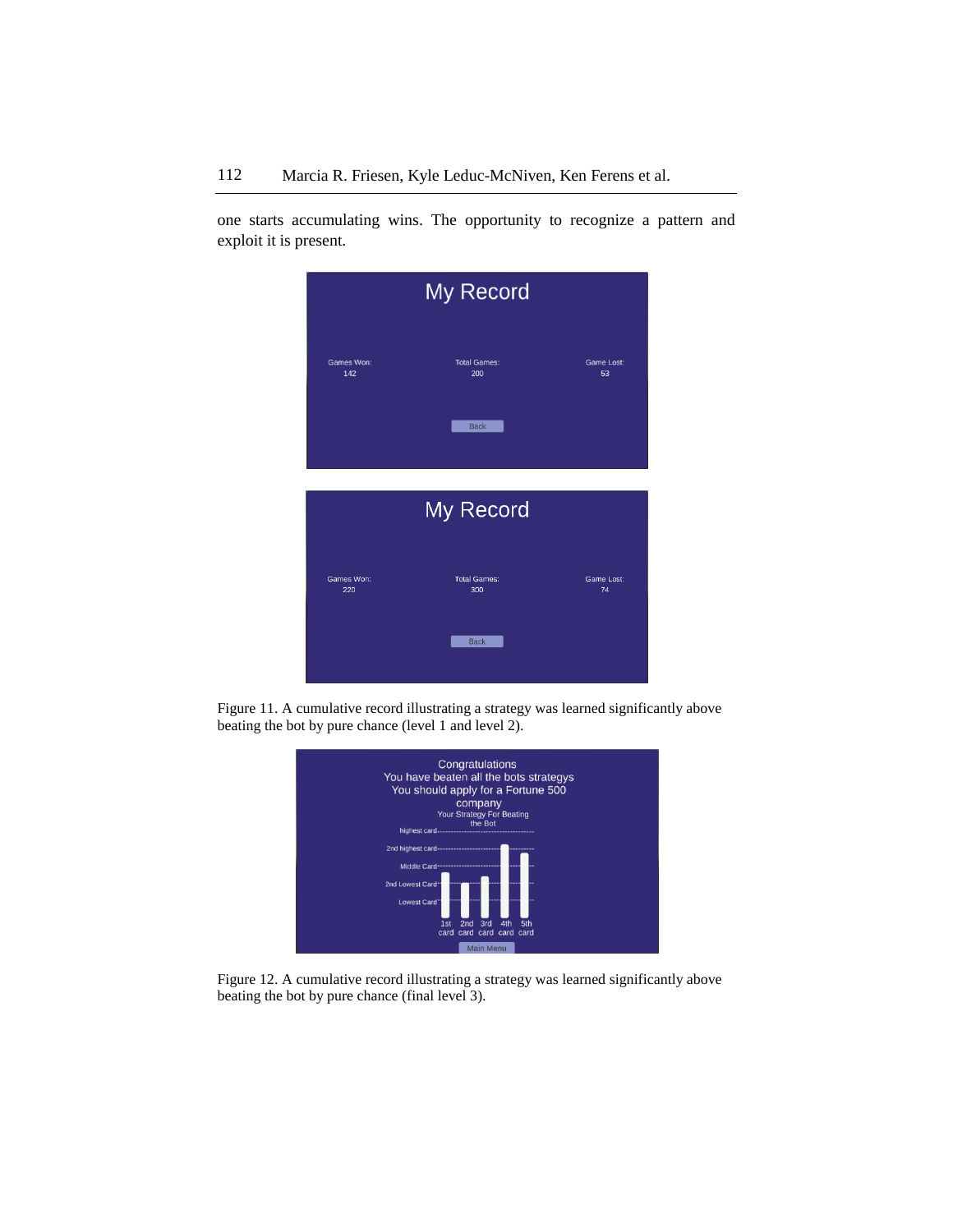| User                | Level 1 |      | Level 2 |      | Level 3 |      | Level 4 |      |
|---------------------|---------|------|---------|------|---------|------|---------|------|
|                     | win     | loss | win     | loss | win     | loss | win     | loss |
| <b>Bob</b>          | 142     | 53   | 220     | 74   | 292     | 101  |         |      |
| Ken                 | 70      | 30   |         |      |         |      |         |      |
| Kevin               | 85      | 12   | 160     | 34   | 219     | 50   |         |      |
| Mehrdad             | 80      | 16   |         |      |         |      | 317     | 72   |
| Sridhar             | 69      | 28   | 208     | 87   |         |      |         |      |
| Farnaz              | 80      | 19   | 162     | 35   | 256     | 51   |         |      |
| Rahul               | 75      | 26   |         |      |         |      |         |      |
| Fernando            | 76      | 23   | 149     | 50   | 213     | 83   |         |      |
| Monjurul*           | 80      | 71   |         |      |         |      |         |      |
| * Did not level up. |         |      |         |      |         |      |         |      |

#### **Table 1. Example of play and cumulative scoring**

Although it is difficult to draw any profound conclusions from the limited number of samples above, it seems that for the majority of players they had no difficulty in detecting a pattern and beating the bot. For a small number of players it was also evident that they were unable to detect a pattern and arrive at a winning strategy. The players who played and developed winning strategies in the most optimal manner were Kevin and Farnaz. This is not by any means a Randomized Control Trial, quite the contrary, the players were all graduate students in Electrical and Computer Engineering and self-selected. Their real value was in helping to test the platform itself and coincidentally provide some initial data. Improvements to this type of game would be to allow a person to learn a strategy based on their last 100 games as opposed to levelling up in blocks of 100 as it is currently. Also the number of 100, along with system performance issues and relatively frequent disconnects was discouraging to players. A suggested number of iterations or games being 50 before levelling up was a common theme among the volunteers.

The next phase of the emergent strategy development will be to use the framework where the bot attempts to learn a player's strategy over time and adapts a strategy to beat a human.

## **CONCLUSION**

Emergence may be thought of as a macro-scale effect with unique and distinct qualities, which arises as a result of micro-scale interactions,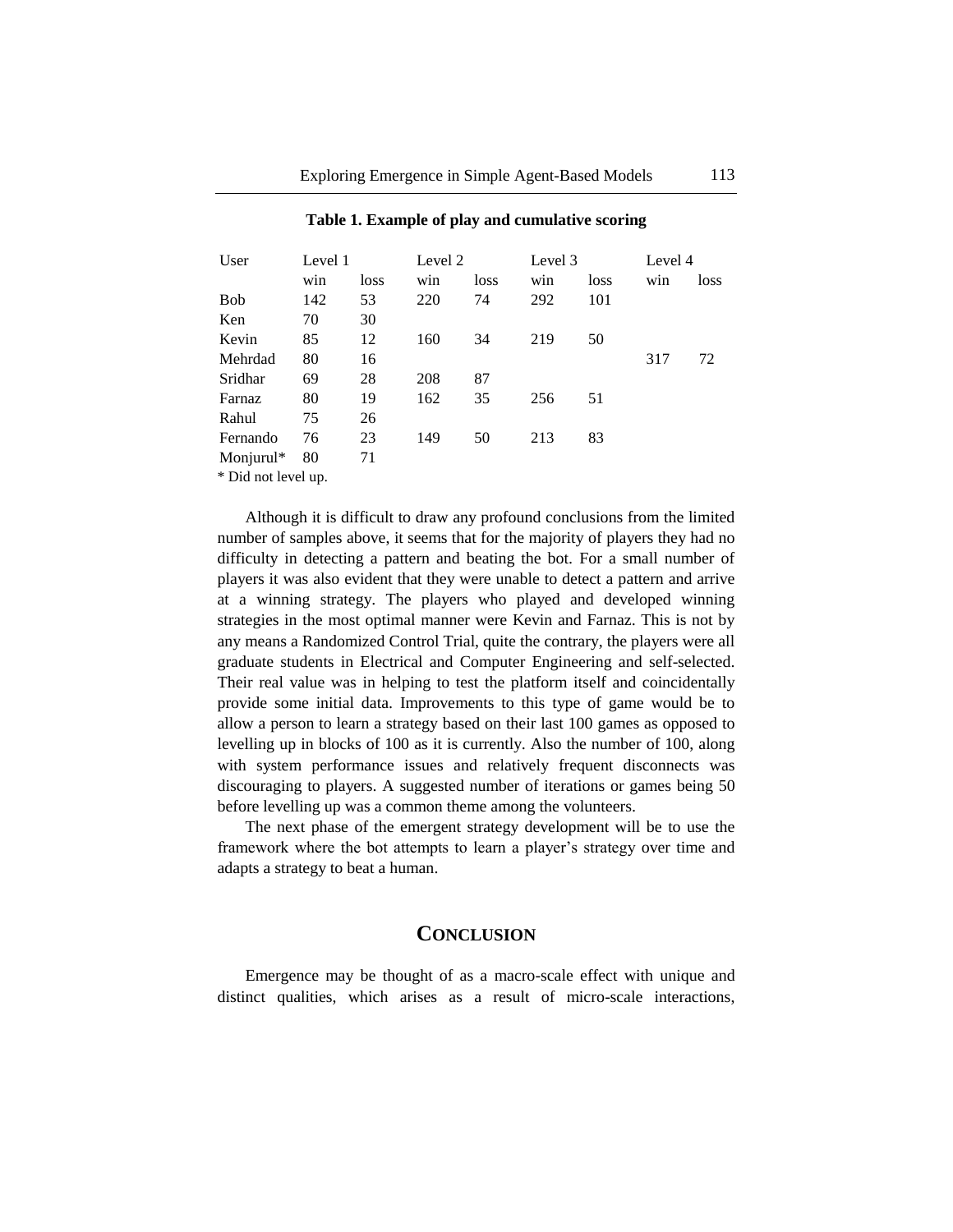independent of and unforeseeable from the modelling decisions made at the micro-scale in agent-based simulation. This work looked more deeply into the simple parlour game "Friends and Enemies", and made several minor modifications that brought about interesting emergent patterns of behaviour. The second part of the chapter explored the emergence of a strategy within the context of a mobile game. This work is newer and represents yet unexplored areas for ABMs and their interaction with human agents.

## **REFERENCES**

- [1] Bonabeau, E. (2002). Agent-based modeling: Methods and techniques for simulating human systems. *Proceedings of the National Academy of Sciences of the United States of America* **99**(Suppl. 3), 7280-7287.
- [2] Swan, L.S., R. Gordon and J. Seckbach, Ed. (2012). *Origin(s) of Design in Nature: A Fresh, Interdisciplinary Look at How Design Emerges in Complex Systems, Especially Life.* Dordrecht, Springer.
- [3] Ronald, E.M.A. and M. Sipper (2001). Surprise versus unsurprise: Implications of emergence in robotics. *Robotics and Autonomous Systems* **37**(1), 19-24.
- [4] Ronald, E.M.A., M. Sipper and M.S. Capcarrère (1999). Design, observation, surprise! A test of emergence. *Artif Life* **5**(3), 225-239.
- [5] Wilensky, U. and Rand, W. (2015). *An introduction to agent-based modeling: modeling natural, social, and engineered complex systems with NetLogo.* MIT Press.
- [6] Dewdney, A. K. (1987). Diverse personalities search for social equilibrium at a computer party. *Scientific American*, 257(3), 112-115.
- [7] https://en.wikiquote.org/wiki/Albert\_Einstein.
- [8] Helbing D, I. Farkas, T. Vicsek (2000). Simulating dynamical features of escape panic. *Nature.* 407(6803):487-90.
- [9] Helbing, D., Farkas, I. J., Molnar, P. and Vicsek, T. (2002). Simulation of pedestrian crowds in normal and evacuation situations. *Pedestrian and evacuation dynamics*, 21(2), 21-58..
- [10] Wikipedia. (2013b). Ant mill. http://en.wikipedia.org/wiki/Ant\_mill.
- [11] Vaughn, R.L., E. Muzi, J.L. Richardson and B. Würsig (2011). Dolphin bait-balling behaviors in relation to prey ball escape behaviors. *Ethology* **117**(10), 859-871.